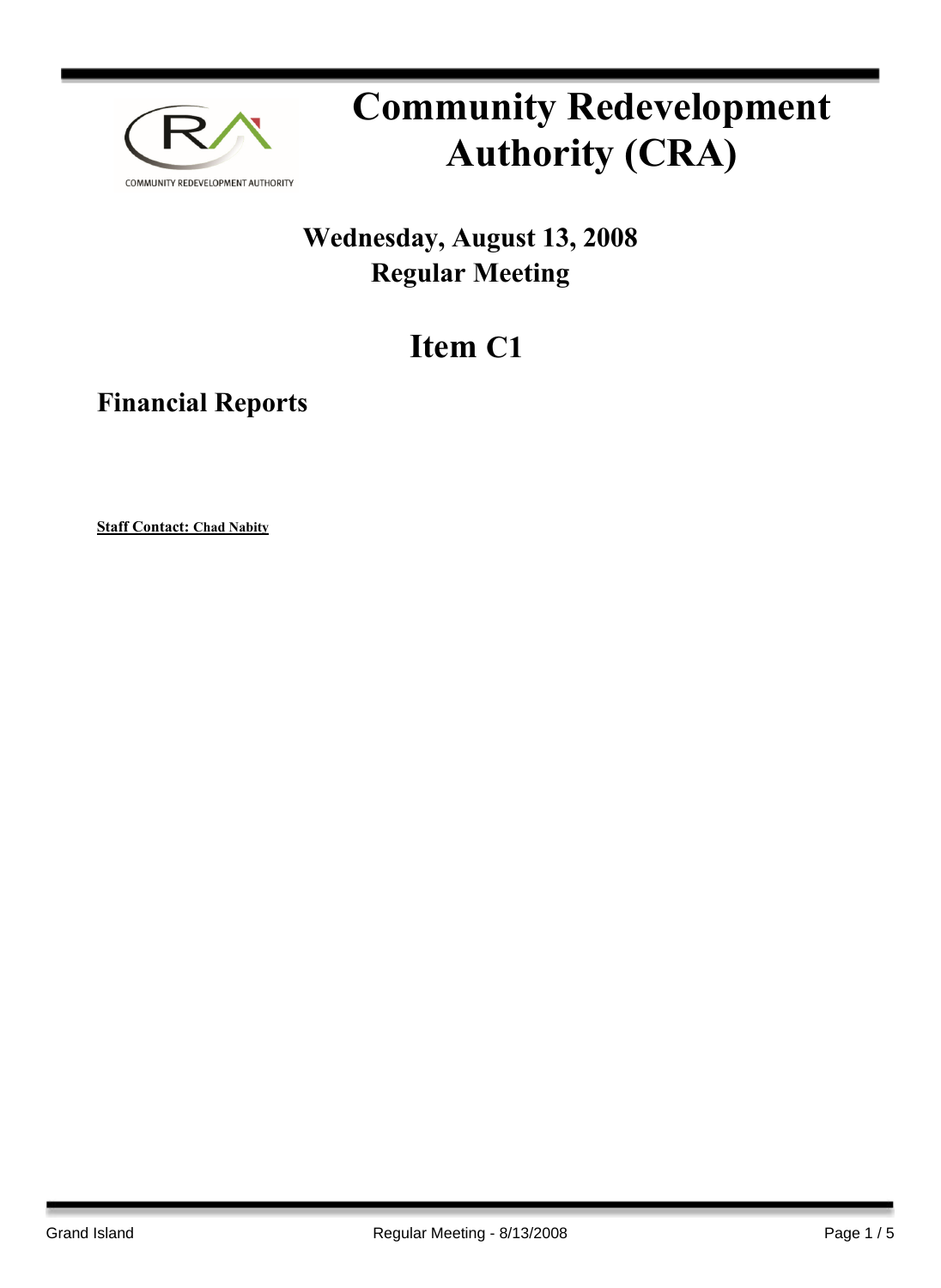|                                   | <b>MONTH ENDED</b>       | $2007 - 2008$            | 2008                     | <b>REMAINING</b>             |
|-----------------------------------|--------------------------|--------------------------|--------------------------|------------------------------|
|                                   | <b>JULY 2008</b>         | <b>YEAR TO DATE</b>      | <b>BUDGET</b>            | <b>BALANCE</b>               |
| <b>CONSOLIDATED</b>               |                          |                          |                          |                              |
| <b>Beginning Cash</b>             | 1,133,754                | 952,497                  | 952,497                  |                              |
| <b>REVENUE:</b>                   |                          |                          |                          |                              |
| Property Taxes                    | 67,759                   | 610,068                  | 722,796                  | 112,728                      |
| Loan Proceeds                     |                          |                          |                          |                              |
| Interest Income                   | 2,783                    | 32,328                   | 10,000                   | (22, 328)                    |
| <b>Land Sales</b>                 |                          |                          | 50,000                   | 50,000                       |
| Other Revenue                     |                          | 16,545                   |                          | (16, 545)                    |
|                                   |                          |                          |                          |                              |
| <b>TOTAL REVENUE</b>              | 70,542                   | 658,941                  | 782,796                  | 123,855                      |
| <b>TOTAL RESOURCES</b>            | 1,204,296                | 1,611,437                | 1,735,293                | 123,855                      |
| <b>EXPENSES</b>                   |                          |                          |                          |                              |
| Auditing & Accounting             | 375                      | 5,000                    | 8,000                    | 3,000                        |
| <b>Legal Services</b>             | 150                      | 1,813                    | 10,000                   | 8,188                        |
| <b>Consulting Services</b>        | $\overline{\phantom{a}}$ | $\blacksquare$           | 10,000                   | 10,000                       |
| <b>Contract Services</b>          |                          | 24,164                   | 40,000                   | 15,836                       |
| Printing & Binding                |                          | 568                      | 1,000                    | 432                          |
| Other Professional Services       |                          | 4,113                    | 6,000                    | 1,887                        |
| General Liability Insurance       |                          | $\frac{1}{2}$            | 250                      | 250                          |
| Postage                           | 13                       | 109                      | 250                      | 141                          |
| Matching Grant                    |                          |                          | $\overline{a}$           |                              |
| <b>Legal Notices</b>              |                          | 764                      | 800                      | 36                           |
| Licenses & Fees                   |                          |                          |                          |                              |
| Travel & Training                 |                          | $\overline{a}$           | 1,500                    | 1,500                        |
| Other Expenditures                |                          |                          | 500                      | 500                          |
| Office Supplies                   |                          | 106                      | 500                      | 394                          |
| Supplies                          |                          | $\overline{a}$           | 300                      | 300                          |
| Land                              |                          | 33,090                   | 100,000                  | 66,910                       |
| Façade Improvement                |                          | 170,991                  | 200,000                  | 29,009                       |
| South Locust                      |                          | $\overline{\phantom{m}}$ | $\overline{\phantom{a}}$ | $\qquad \qquad \blacksquare$ |
| Alleyway Improvement              |                          | $\overline{a}$           | $\blacksquare$           |                              |
| Other Projects                    |                          |                          | 500,000                  | 500,000                      |
| <b>Bond Principal</b>             | 42,802                   | 136,366                  | 128,002                  | (8,364)                      |
| <b>Bond Interest</b>              | 19,678                   | 93,076                   | 94,794                   | 1,718                        |
| <b>Interest Expense</b>           |                          |                          | $\overline{a}$           |                              |
|                                   |                          |                          |                          |                              |
| <b>TOTAL EXPENSES</b>             | 63,018                   | 470,159                  | 1,101,896                | 631,737                      |
| <b>INCREASE(DECREASE) IN CASH</b> | 7,525                    | 188,782                  | (319,100)                | (507, 882)                   |
| <b>ENDING CASH</b>                | 1,141,279                | 1,141,279                | 633,397                  | (507, 882)                   |
| <b>LESS COMMITMENTS</b>           | 559,630                  |                          |                          |                              |
| <b>AVAILABLE CASH</b>             | 581,649                  | 1,141,279                | 633,397                  | (507, 882)                   |
| <b>CHECKING</b>                   | 651,798                  |                          |                          |                              |
| PETTY CASH                        | 50                       |                          |                          |                              |
| <b>INVESTMENTS</b>                | 489,431                  |                          |                          |                              |
| <b>Total Cash</b>                 | 1,141,279                |                          |                          |                              |
|                                   |                          |                          |                          |                              |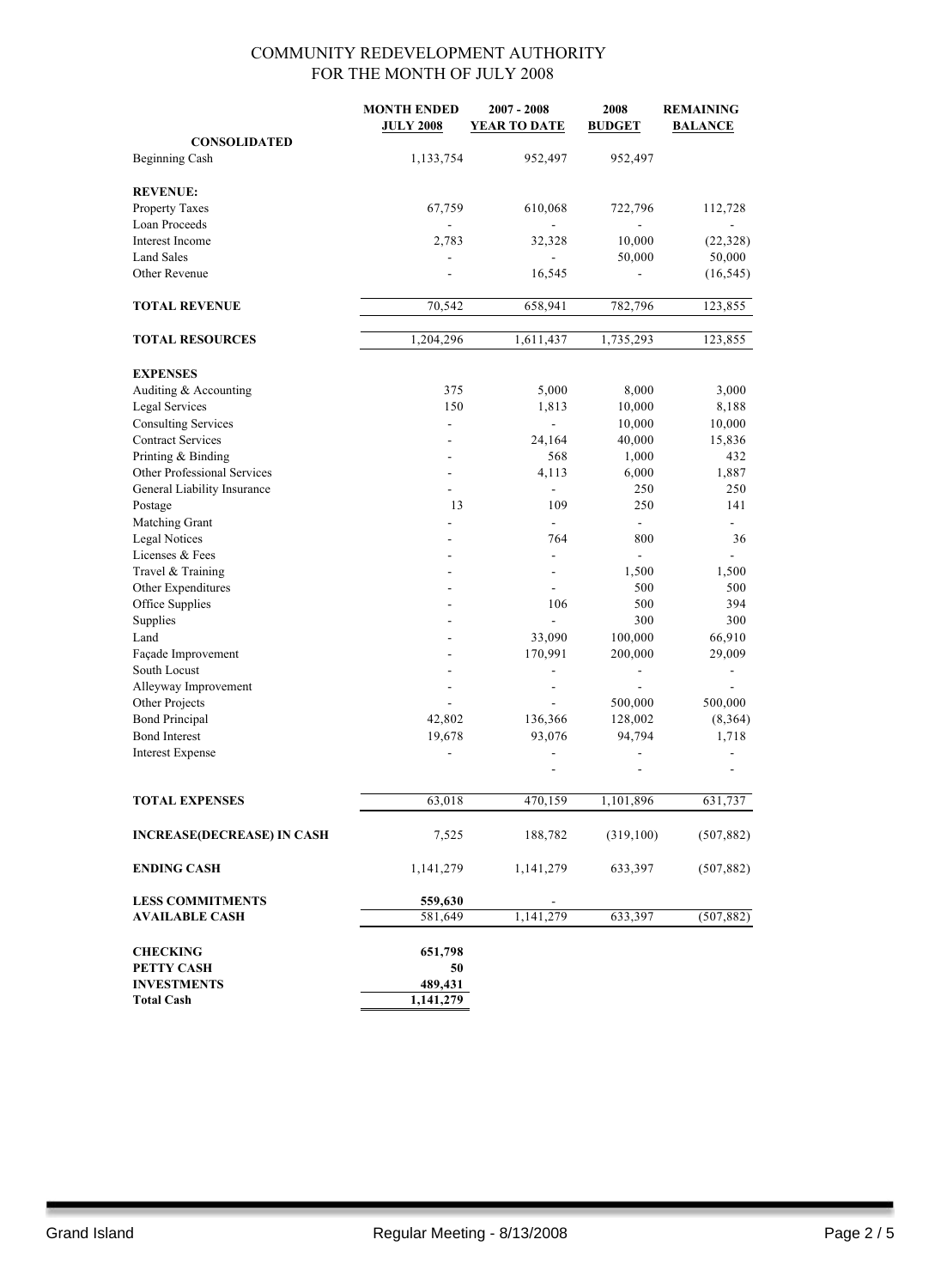|                                      | <b>MONTH ENDED</b><br><b>JULY 2008</b> | $2007 - 2008$<br><b>YEAR TO DATE</b> | 2008<br><b>BUDGET</b>    | <b>REMAINING</b><br><b>BALANCE</b> |
|--------------------------------------|----------------------------------------|--------------------------------------|--------------------------|------------------------------------|
| <b>CRA</b>                           |                                        |                                      |                          |                                    |
| <b>GENERAL OPERATIONS:</b>           |                                        |                                      |                          |                                    |
| Property Taxes                       | 6,631                                  | 389,080                              | 500,000                  | 110,920                            |
| Interest Income<br><b>Land Sales</b> | 2,778                                  | 31,423                               | 10,000<br>50,000         | (21, 423)<br>50,000                |
| Other Revenue & Motor Vehicle Tax    |                                        | 3,241                                |                          | (3,241)                            |
| <b>TOTAL</b>                         | 9,409                                  | 423,744                              | 560,000                  | 136,256                            |
| <b>GILI TRUST</b>                    |                                        |                                      |                          |                                    |
| <b>Property Taxes</b>                | 31,431                                 | 66,410                               | 65,780                   | (630)                              |
| Interest Income                      |                                        | 548                                  |                          | (548)                              |
| Other Revenue                        |                                        | 560                                  |                          | (560)                              |
| <b>TOTAL</b>                         | 31,431                                 | 67,518                               | 65,780                   | (1, 738)                           |
| <b>CHERRY PARK LTD II</b>            |                                        |                                      |                          |                                    |
| <b>Property Taxes</b>                | 29,696                                 | 62,743                               | 59,180                   | (3, 563)                           |
| Interest Income                      | 5                                      | 202                                  | $\overline{\phantom{0}}$ | (202)                              |
| Other Revenue                        |                                        | $\blacksquare$                       |                          |                                    |
| <b>TOTAL</b>                         | 29,701                                 | 62,945                               | 59,180                   | (3,765)                            |
| <b>GENTLE DENTAL</b>                 |                                        |                                      |                          |                                    |
| Property Taxes                       |                                        | 3,497                                | 4,202                    | 705                                |
| Interest Income                      | $\boldsymbol{0}$                       | 3                                    | ä,                       | (3)                                |
| Other Revenue                        |                                        | 947                                  |                          | (947)                              |
| <b>TOTAL</b>                         | $\mathbf{0}$                           | 4,447                                | 4,202                    | (245)                              |
| <b>PROCON TIF</b>                    |                                        |                                      |                          |                                    |
| Property Taxes                       |                                        | 18,138                               | 19,162                   | 1,024                              |
| Interest Income                      |                                        | 53                                   |                          | (53)                               |
| Other Revenue                        |                                        | 972                                  | ä,                       | (972)                              |
| <b>TOTAL</b>                         | $\blacksquare$                         | 19,163                               | 19,162                   | (1)                                |
| <b>WALNUT HOUSING PROJECT</b>        |                                        |                                      |                          |                                    |
| Property Taxes                       |                                        | 63,553                               | 74,472                   | 10,919                             |
| Interest Income                      | $\boldsymbol{0}$                       | 100                                  |                          | (100)                              |
| Other Revenue                        |                                        | 10,825                               |                          | (10, 825)                          |
| <b>TOTAL</b>                         | $\boldsymbol{0}$                       | 74,477                               | 74,472                   | (5)                                |
| <b>BRUNS PET GROOMING</b>            |                                        |                                      |                          |                                    |
| Property Taxes                       |                                        | 4,960                                |                          | (4,960)                            |
| Interest Income                      |                                        |                                      |                          |                                    |
| Other Revenue                        |                                        |                                      |                          |                                    |
| <b>TOTAL</b>                         | $\blacksquare$                         | 4,960                                | $\frac{1}{2}$            | (4,960)                            |
| <b>GIRARD VET CLINIC</b>             |                                        |                                      |                          |                                    |
| Property Taxes                       |                                        | 1,686                                |                          | (1,686)                            |
| Interest Income                      |                                        |                                      |                          |                                    |
| Other Revenue                        |                                        |                                      |                          |                                    |
| <b>TOTAL</b>                         | $\overline{a}$                         | 1,686                                | $\frac{1}{2}$            | (1,686)                            |
|                                      |                                        |                                      |                          |                                    |
| <b>TOTAL REVENUE</b>                 | 70,542                                 | 658,941                              | 782,796                  | 123,855                            |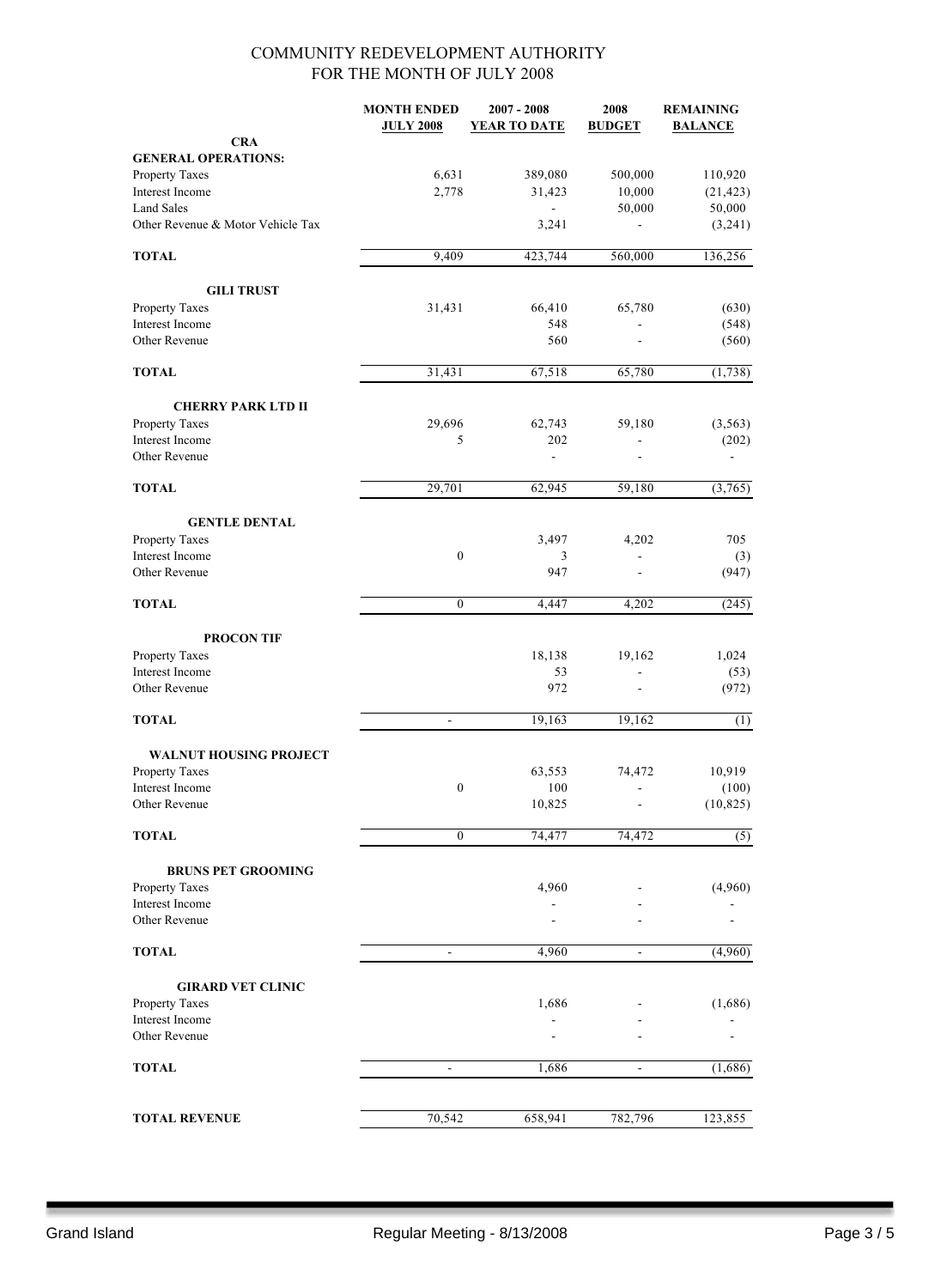|                                   | <b>MONTH ENDED</b> | $2007 - 2008$            | 2008           | <b>REMAINING</b>         |
|-----------------------------------|--------------------|--------------------------|----------------|--------------------------|
|                                   | <b>JULY 2008</b>   | <b>YEAR TO DATE</b>      | <b>BUDGET</b>  | <b>BALANCE</b>           |
| <b>EXPENSES</b>                   |                    |                          |                |                          |
| <b>CRA</b>                        |                    |                          |                |                          |
| <b>GENERAL OPERATIONS:</b>        |                    |                          |                |                          |
| Auditing & Accounting             | 375                | 5,000                    | 8,000          | 3,000                    |
| Legal Services                    | 150                | 1,813                    | 10,000         | 8,188                    |
| <b>Consulting Services</b>        |                    | $\overline{a}$           | 10,000         | 10,000                   |
| <b>Contract Services</b>          |                    | 24,164                   | 40,000         | 15,836                   |
| Printing & Binding                |                    | 568                      | 1,000          | 432                      |
| Other Professional Services       |                    | 4,113                    | 6,000          | 1,887                    |
| General Liability Insurance       |                    | $\blacksquare$           | 250            | 250                      |
| Postage                           | 13                 | 109                      | 250            | 141                      |
| Matching Grant                    |                    | $\blacksquare$           | $\blacksquare$ |                          |
| <b>Legal Notices</b>              |                    | 764                      | 800            | 36                       |
| Licenses & Fees                   |                    | $\overline{\phantom{a}}$ | ä,             |                          |
|                                   |                    |                          |                |                          |
| Travel & Training                 |                    | $\overline{a}$           | 1,500          | 1,500                    |
| Other Expenditures                |                    |                          | 500            | 500                      |
| Office Supplies                   |                    | 106                      | 500            | 394                      |
| Supplies                          |                    | $\blacksquare$           | 300            | 300                      |
| Land                              |                    | 33,090                   | 100,000        | 66,910                   |
|                                   |                    |                          |                |                          |
| <b>PROJECTS</b>                   |                    |                          |                |                          |
| Façade Improvement                |                    | 170,991                  | 200,000        | 29,009                   |
| South Locust                      |                    | -                        |                |                          |
| Alleyway Improvement              |                    |                          |                |                          |
| Other Projects                    |                    |                          | 500,000        | 500,000                  |
|                                   |                    |                          |                |                          |
| <b>TOTAL CRA EXPENSES</b>         | 538                | 240,716                  | 879,100        | 638,384                  |
|                                   |                    |                          |                |                          |
| <b>GILI TRUST</b>                 |                    |                          |                |                          |
| <b>Bond Principal</b>             | 24,041             | 47,158                   | 47,158         | $\bf{0}$                 |
| <b>Bond Interest</b>              | 8,849              | 18,622                   | 18,622         | (0)                      |
| Other Expenditures                |                    | $\overline{a}$           | $\overline{a}$ |                          |
|                                   |                    |                          |                |                          |
| <b>TOTAL GILI EXPENSES</b>        | 32,890             | 65,780                   | 65,780         | $\frac{1}{2}$            |
|                                   |                    |                          |                |                          |
|                                   |                    |                          |                |                          |
| <b>CHERRY PARK LTD II</b>         |                    |                          |                |                          |
| <b>Bond Principal</b>             | 18,761             | 36,824                   | 36,824         | $\bf{0}$                 |
| <b>Bond Interest</b>              | 10,829             | 22,356                   | 22,356         | (0)                      |
|                                   |                    |                          |                |                          |
| <b>TOTAL CHERRY PARK EXPENSES</b> | 29,590             | 59,180                   | 59,180         |                          |
|                                   |                    |                          |                |                          |
| <b>GENTLE DENTAL</b>              |                    |                          |                |                          |
| <b>Bond Principal</b>             |                    | 2,082                    | 2,127          | 45                       |
| <b>Bond Interest</b>              |                    | 2,120                    | 2,075          | (45)                     |
|                                   |                    |                          |                |                          |
| <b>TOTAL GENTLE DENTAL</b>        | $\blacksquare$     | 4,202                    | 4,202          | $\blacksquare$           |
|                                   |                    |                          |                |                          |
| <b>PROCON TIF</b>                 |                    |                          |                |                          |
| <b>Bond Principal</b>             |                    | 10,601                   | 8,838          | (1,763)                  |
| <b>Bond Interest</b>              |                    | 8,560                    | 10,324         | 1,764                    |
|                                   |                    |                          |                |                          |
| <b>TOTAL PROCON TIF</b>           | $\overline{a}$     | 19,162                   | 19,162         | $\mathbf{0}$             |
|                                   |                    |                          |                |                          |
|                                   |                    |                          |                |                          |
| <b>WALNUT HOUSING PROJECT</b>     |                    |                          |                |                          |
| <b>Bond Principal</b>             |                    | 33,055                   | 33,055         | $\bf{0}$                 |
| <b>Bond Interest</b>              |                    | 41,417                   | 41,417         | (0)                      |
|                                   |                    |                          |                | $\overline{\phantom{0}}$ |
| <b>TOTAL WALNUT HOUSING</b>       | $\blacksquare$     | 74,472                   | 74,472         | $\bf{0}$                 |